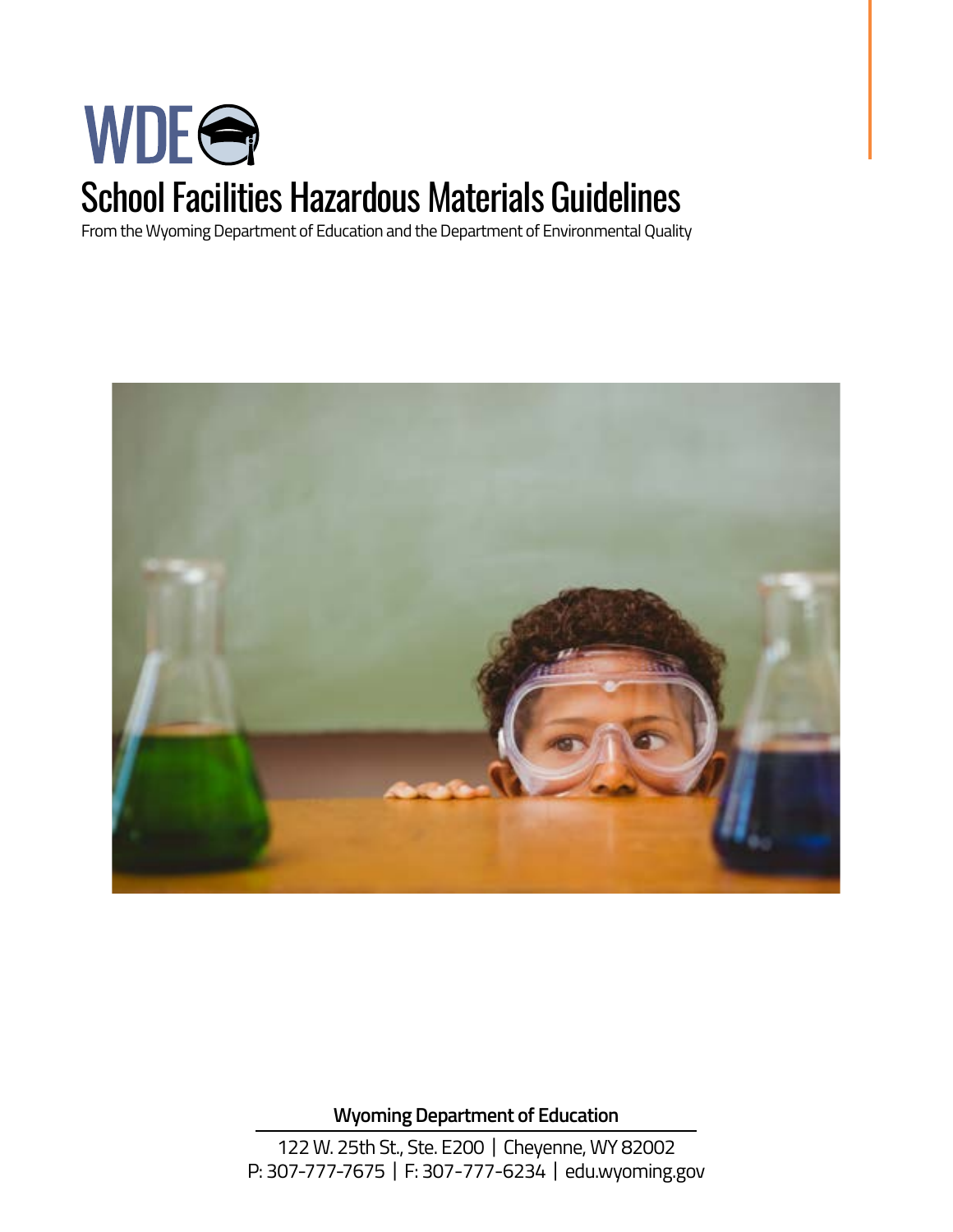© 2022 – Wyoming Department of Education; all rights reserved

*The Wyoming Department of Education does not discriminate on the basis of race, color, national origin, sex, age, or disability in admission or access to, or treatment of employment in its programs or activities. Inquiries concerning Title VI, Title IX, Section 504, and ADA may be referred to Wyoming Department of Education, Office for Civil Rights Coordinator, 122 W. 25th St. Suite E200, Cheyenne, WY, 82002-2060 or 307-777-7675, or the Office of Civil Rights, Region VIII, U.S. Department of Education, Federal Building, Suite 310, 1244 Speer Boulevard, Denver, CO 80204-3582, or 303-844-5695 or TDD 303-844-3417. This information will be provided in an alternative format upon request.*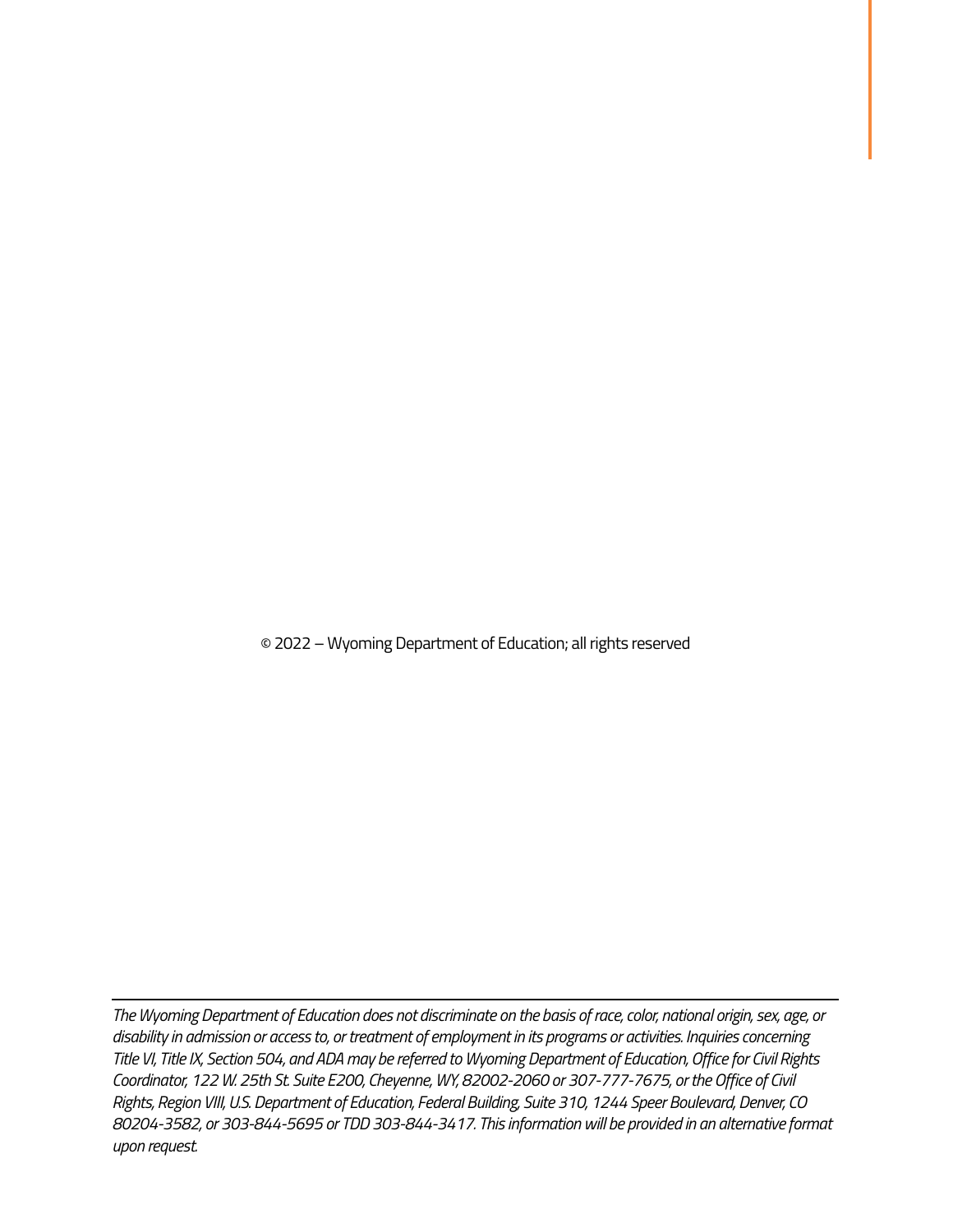## **Table of Contents**

| . 5 |
|-----|
| 6   |
|     |
|     |
|     |
| q   |
|     |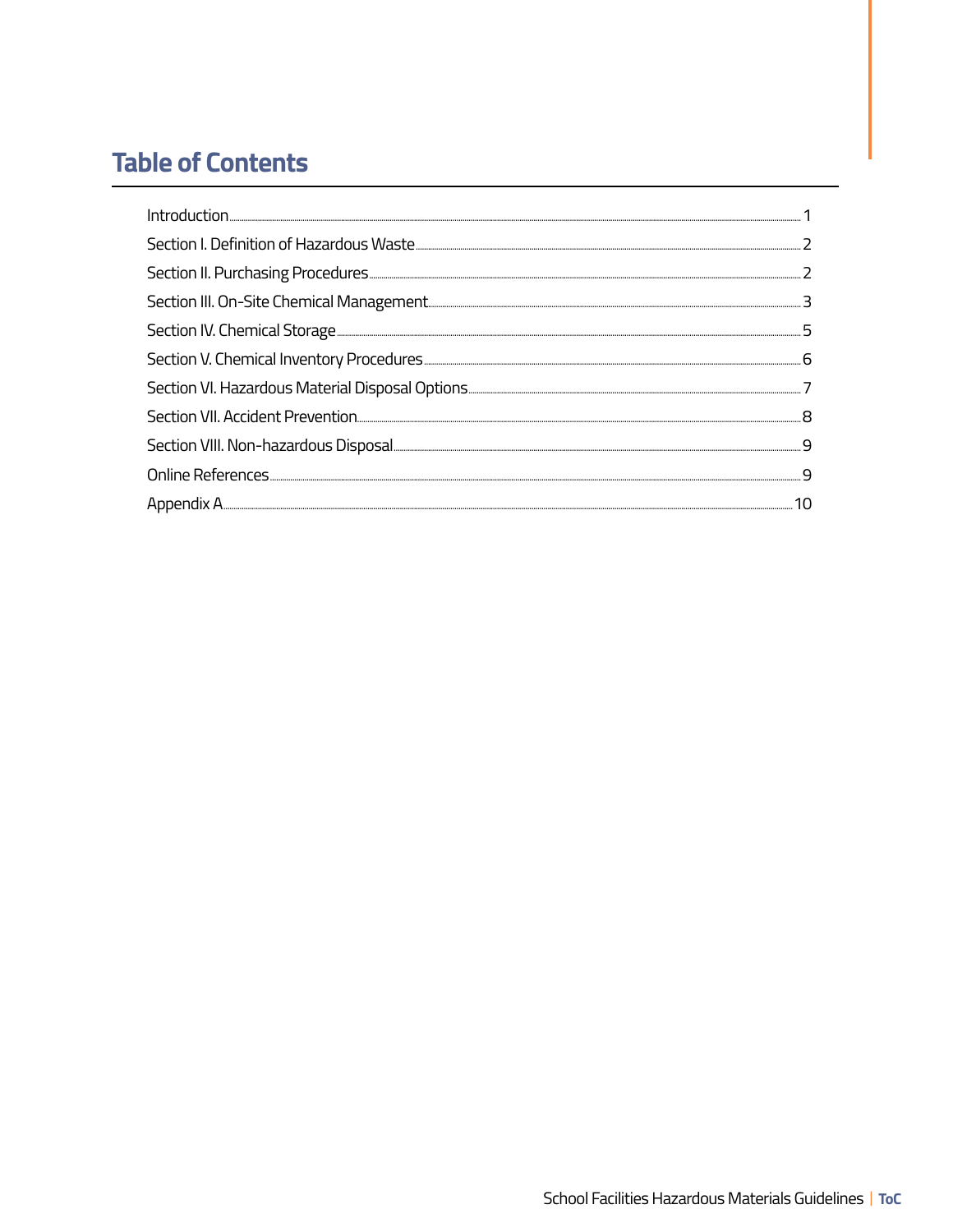### **Introduction**

This seventh edition of the Wyoming Hazardous Materials Guidelines updates terminology, references, contacts, and web links printed in the 5th edition sent out in 2015. It fills, in part, the charge the department has regarding school safety and can serve as a resource for the proper and safe storage and disposal of toxic chemicals and other hazardous substances as required per W.S. 21-2-202 (a) (xxii). Contributions were made by the Department of Environmental Quality and the University of Wyoming.

These guidelines also serve to reinforce W.S. 21-3-110(a)(xxii), which requires the board of trustees in each district to, "…implement standards for the storage and disposal of toxic chemicals and other hazardous substances used by schools within the district for educational programs…"

In this document, the term "chemicals" is also used to cover over-the-counter substances such as lubricants, Isopropyl Alcohol, etc. The term "corrosive" can refer to either acids or bases.

It is necessary that every science/shop teacher and lab assistant be knowledgeable with the **[chemical safety](http://www.uwyo.edu/safety/chemical/index.html)  [information](http://www.uwyo.edu/safety/chemical/index.html)**, the **[reproductive hazards](http://www.uwyo.edu/safety/chemical/lab-safety.html)** associated with the chemicals, and the chemicals that are associated with **[carcinogenic effects](http://www.uwyo.edu/safety/_files/Docs/Plans/select_carcinogens_8-2019.pdf)** found on the University of Wyoming website.

The WDE strongly encourages districts to coordinate preparedness activities with local emergency planning committees.

*Note: These guidelines are not designed to answer every question regarding chemical or hazardous materials. Please be aware that websites and resources can change frequently. If you have an issue that is not addressed - or partly addressed - in these guidelines, please access additional resources including the Department of Environmental Quality at* **[deq.wyoming.gov](http://deq.wyoming.gov/)** *or the* **[University of Wyoming](http://www.uwyo.edu/safety/)***.*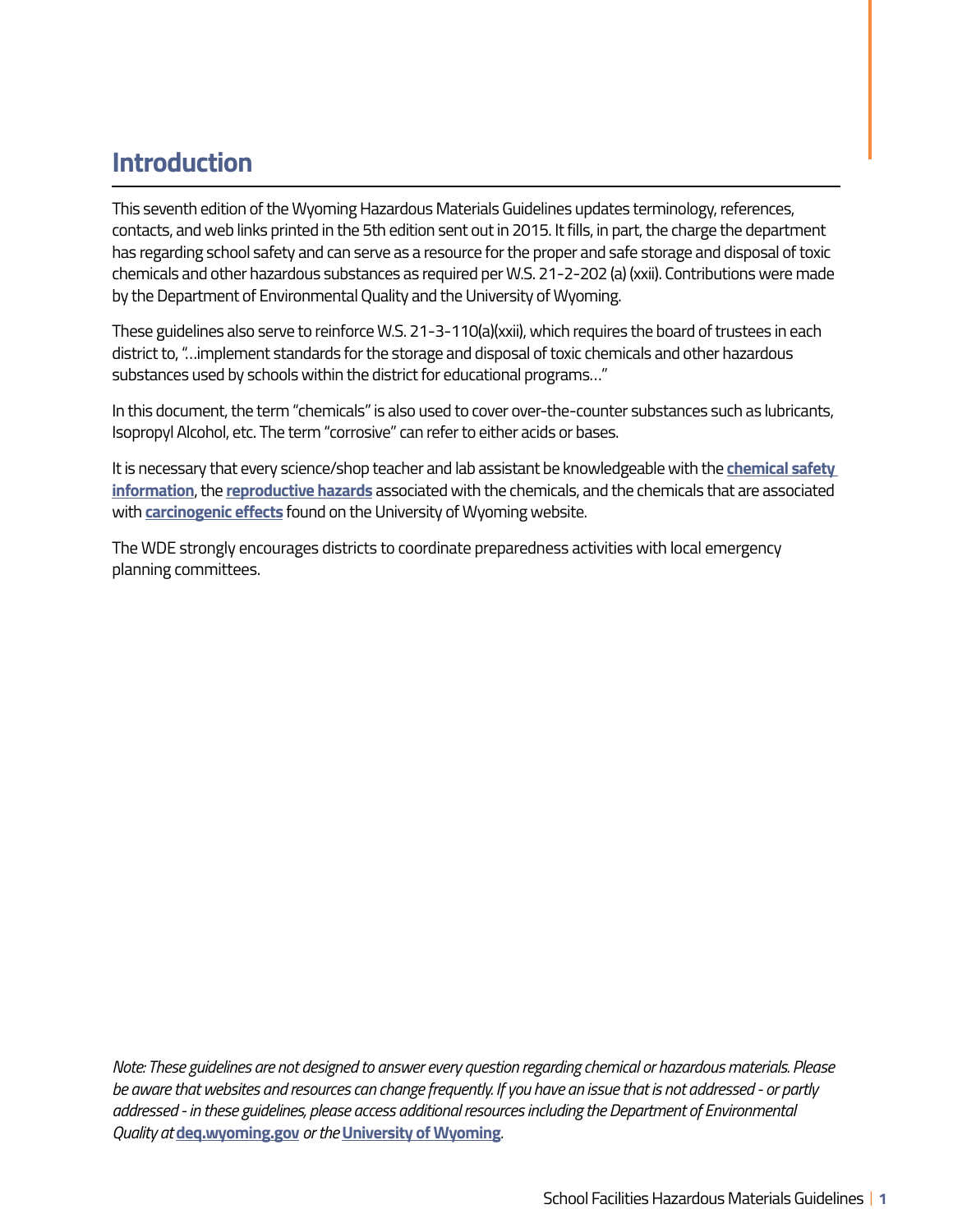### **Section I. Definition of Hazardous Waste**

A. One definition, as used in science, can be found on **[dictionary.com](https://www.dictionary.com/browse/hazardous-waste)**.

Hazardous Waste is a used or discarded material that can damage the environment and be harmful to health. Hazardous wastes include heavy metals and toxic chemicals used in industrial products and processes as well as infectious medical wastes and radioactive materials such as spent nuclear fuel rods.

B. By definition, if a laboratory chemical or material is determined to be needed, it is not a waste – even though it may still exhibit hazardous properties (corrosive, caustic, acidic, etc.). A harmful chemical that is no longer determined to be necessary to a course curriculum or has exceeded its shelf life can be considered a hazardous waste. This more narrow, regulatory definition under the Resource Conservation and Recovery Act (RCRA) is laid out in the regulations at 40 CFR 261.10 through 261.34.

#### **Section II. Purchasing Procedures**

- A. Hazardous laboratory chemicals should be acquired in the smallest units reasonably possible. This will:
	- 1. Provide for a minimal amount of potentially dangerous material to be stored in the school.
	- 2. Be less expensive in the long run because there are no disposal costs and no changes in physical characteristics due to materials exceeding their shelf life.
- B. All shipments shall have Safety Data Sheets (SDS), formerly known as Material Safety Data Sheets (MSDS), with each new chemical. Do not accept a shipment without these. For older chemicals, an SDS may be acquired from the manufacturer, supplier, or applicable web site. It is important that emergency services in your area have copies of all the SDS that are used in your school's curriculum.
- C. All SDS on file must be no older than three years. User copies may be electronic if hard copies exist as a backup. Electronic copies alone would not suffice if power or computer access was down in an emergency.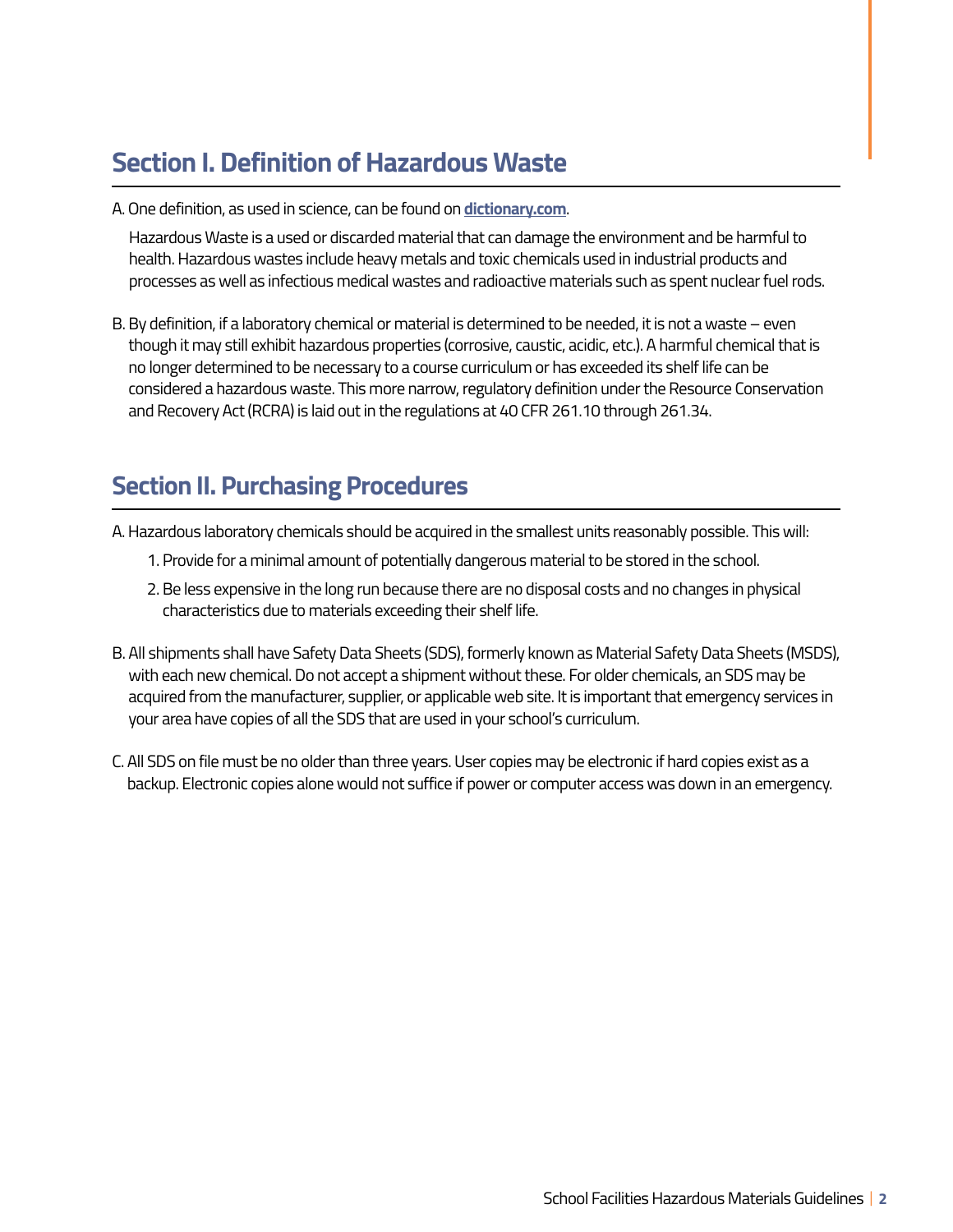#### **Section III. On-Site Chemical Management**

- A. A chemical is considered hazardous anytime it carries the label of poisonous, dangerous, caution, flammable, or similar message. A school with laboratory chemicals is expected to utilize the SDS as a part of an overall chemical management plan. According to the **[GHS Answer Center](https://www.msdsonline.com/resources/ghs-answer-center/ghs-101-safety-data-sheet-sds/)**, the SDS sheets should list identifying information under the following basic headings:
	- 1. Identification.
	- 2. Hazard(s) Identification.
	- 3. Composition/Information on Ingredients.
	- 4. First Aid Measures.
	- 5. Fire-Fighting Measures.
	- 6. Accidental Release Measures.
	- 7. Handling and Storage.
	- 8. Exposure Controls/Personal Protection.
	- 9. Physical and Chemical Properties.
	- 10. Stability and Reactivity.
	- 11. Toxicological Information.
	- 12. Ecological Information.
	- 13. Disposal Considerations.
	- 14. Transport Information.
	- 15. Regulatory Information.
	- 16. Other Information.

B. Do not use chemicals that have exceeded the manufacturer's recommended shelf life or expiration date.

- C. It is important to have an accurate chemical tracking system to make ordering, storing, dispensing, using, and disposing of hazardous chemicals more reliable and to prevent the buildup of unusable or excess chemicals.
- D. Each school should have a **[chemical spill response plan](https://search.acs.org/content/search/acs/en/search.html?q=chemical+spill+response+plan)**. One is accessible through the American Chemical Society. Basic procedures include:
	- 1. Prevent the spread of dust and vapors.
	- 2. Neutralize acids and bases if possible.
	- 3. Control the spread of the liquid.
	- 4. Absorb the liquid.
	- 5. Collect and contain the cleanup residues.
	- 6. Dispose of the wastes.
	- 7. Decontaminate the area and affected equipment.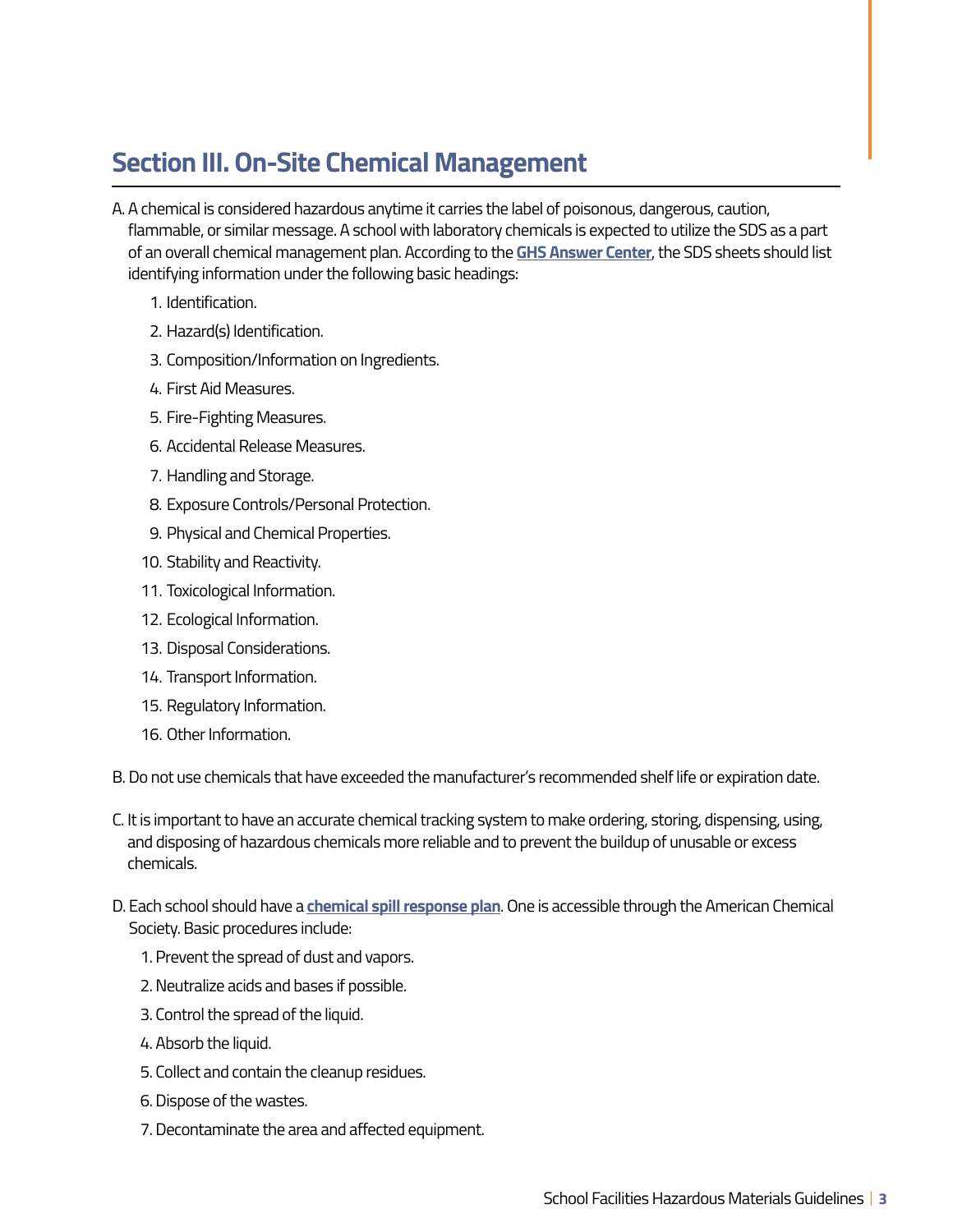To maximize the efficiency of a spill response, it is a good idea to have the following elements and procedures set up ahead of time before an accident:

- 1. Evacuation plan to immediately get students and non-essential personnel out of danger.
- 2. Contact person.
- 3. Decision tree to determine incidental versus emergency spills (i.e. when to call for outside help).
- 4. Emergency response numbers on nearby telephone.
- 5. Location of spill equipment.
- 6. Map of chemical storage area.
- 7. List of who has been trained and authorized for chemical cleanup.
- 8. Instructions for Mercury spills (contact the DEQ for up-to-date recommendations concerning these procedures).
- E. Non-hazardous liquid waste may be dried down hazardous waste may not. As an example, latex paint may be dried out and placed in the regular trash to facilitate disposal. On the other hand, a substance such as picric acid is highly volatile when dried. Extreme care should be exercised to know what substances pose a danger when dried out.
- F. The EPA has useful information regarding waste disposal on their **[website](http://website)**.

In general, best practices for disposal include containers that are:

- 1. In good condition and not leaking.
- 2. Kept closed, except when adding or removing waste.
- 3. Labeled to identify what they contain.
- 4. Labeled to identify that the content is a hazardous or non-hazardous waste.
- 5. Stored only with compatible wastes.
- 6. Stored inside and protected from freezing, but not in the classroom.
- 7. Not mixed among virgin stock chemicals.
- G. Avoid mixing hazardous and non-hazardous wastes.
- H. For the safety of first responders, the front office should always have a current copy of the SDS of school chemicals. Also, chemistry teachers are advised to let the front office know when they are doing experiments with flammable or reactive chemicals.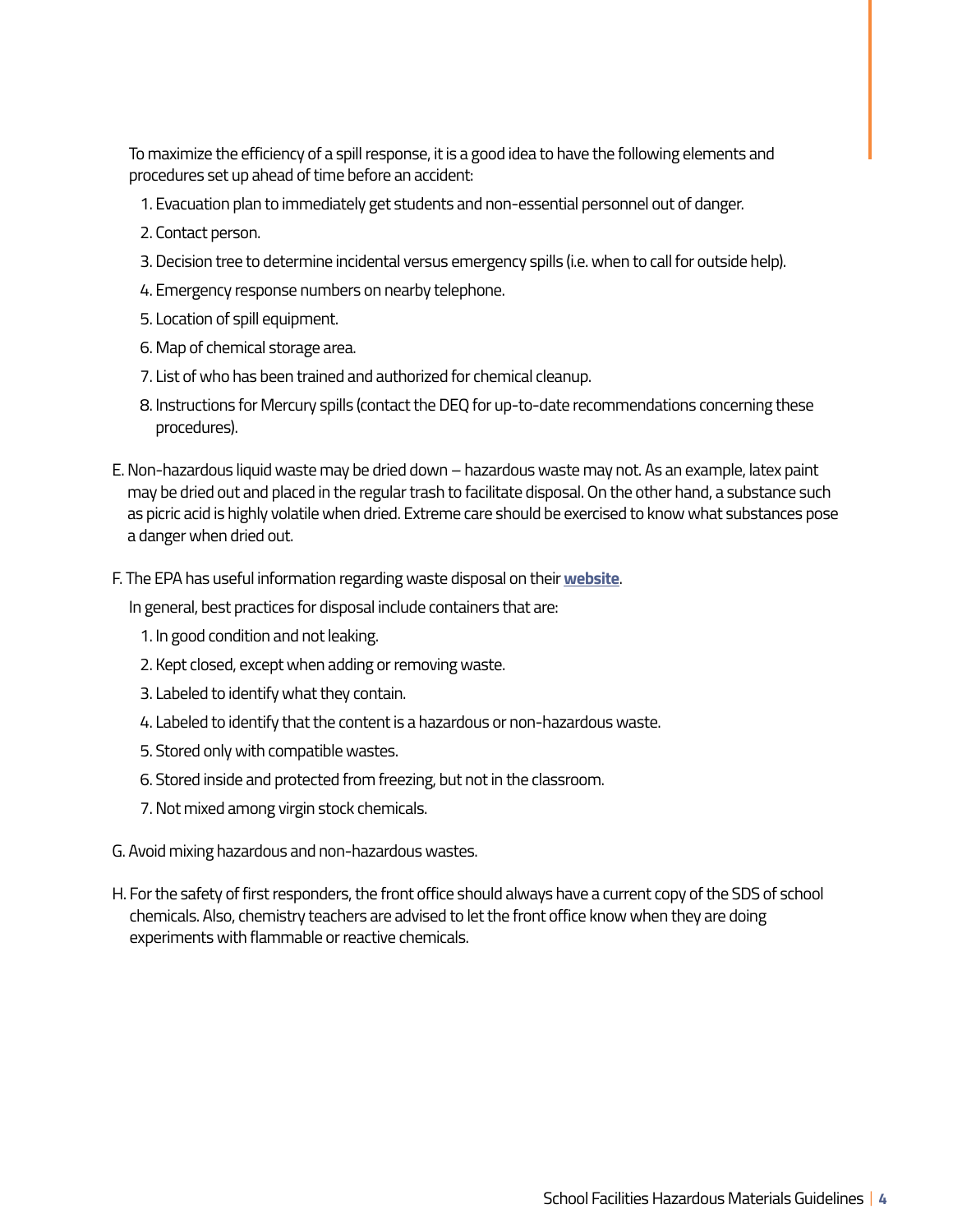## **Section IV. Chemical Storage**

- A. The chemical storage area in a school should be separate and secured from other areas and should be off limits to students and shall comply with the latest available IFC and IBC codes.
- B. Shelving sections should be secure and equipped to prevent items from rolling off the shelves.
- C. Cabinets shall be utilized for their specific intended use.
- D. Other basic storage-related best practices:
	- 1. All cabinets, containers, or shelving shall be labeled to identify hazardous materials utilizing the National Fire Protection Association (NFPA) 704 marking system.
	- 2. Details regarding the four color-coded divisions can be found on **[wikipedia](https://en.wikipedia.org/wiki/NFPA_704)**.
	- 3. Acids and flammable materials should each have their own special storage cabinet.
	- 4. Oxidizers should be stored away from flammables.
	- 5. Each storage area shall be equipped with smoke detectors.
	- 6. Spill control materials (neutralizing agents, dry sand, and Solusorb or equivalent) shall be readily available.
	- 7. Storage areas shall be free from possible ignition sources.
	- 8. Emergency telephone numbers shall be posted in the chemical storage area, including the "Poison Control Network" number (1-800-222-1222) and a nearby/regional first responder number. A telephone and emergency first-aid supplies should also be located close by.
	- 9. Peroxide-forming chemicals should be stored in an airtight container in a cool, dark, dry place and be properly disposed of 12 months after opening.
	- 10. Chemicals should be divided into their chemically compatible families and then stored alphabetically within that compatible family.

*Note: The American National Standards Institute (ANSI) Standard Z358.1-2014 is generally used as a guide regarding emergency eyewash and emergency shower equipment.*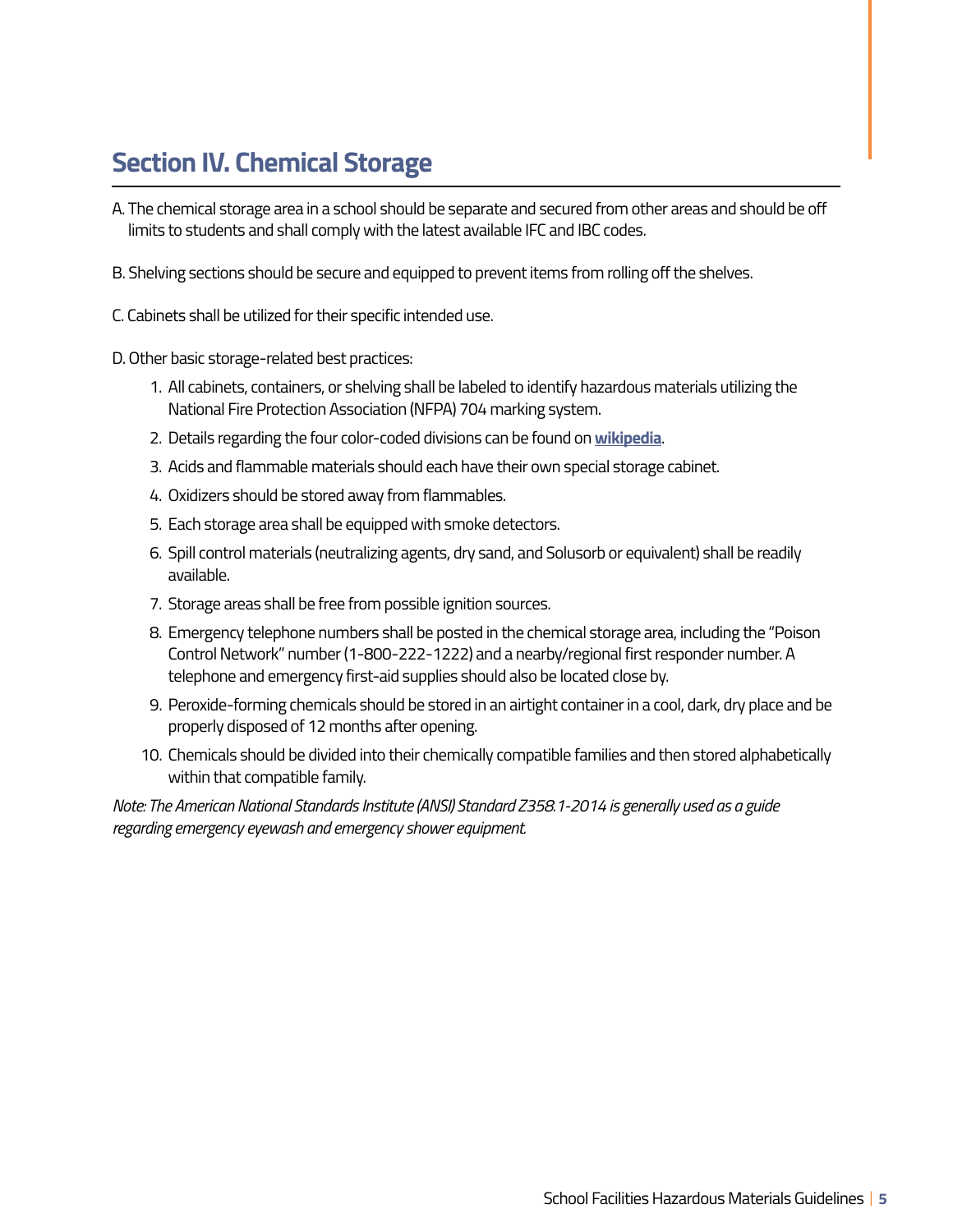## **Section V. Chemical Inventory Procedures**

A number of inventory programs are available to assist with the work.

See **[Environmental Health Safety Freeware](http://www.ehsfreeware.com/chemmgt.htm)**, **[Quartzy, Inc.](https://www.quartzy.com/)**, the **[Oklahoma Department of Environmental](https://www.deq.ok.gov/divisions/lpd/)  [Quality](https://www.deq.ok.gov/divisions/lpd/)**, etc.

- A. Prior to the inventory:
	- 1. Have a qualified chemical expert present during all planning and operational aspects of the inventory. Never perform a chemical inventory alone.
	- 2. Never involve students in the inventory. Conduct the inventory at a time when the fewest students are in the building.
	- 3. Advise emergency personnel (fire department and police department) prior to performing a chemical inventory.
	- 4. Have a sound understanding of all safety procedures before starting.
- B. Performing a chemical inventory:
	- 1. Avoid touching or moving containers that may contain shock sensitive chemicals. Old chemicals may have grown unstable. There are many chemicals that lose stability with age and become explosive if suddenly moved or jarred. If questions exist about the shock sensitivity of a particular material, consult with a chemical expert or call the fire department, the University of Wyoming, or the DEQ for help.
	- 2. Confirm the presence of an SDS for each chemical.
	- 3. A staff person should record for each chemical:
		- a. Date of purchase and recommended shelf life.
		- b. Date of last inventory inspection.
		- c. Quantity on hand at the time of the last inventory inspection.
		- d. Current quantity or amount of material (include units).
		- e. Size of container.
		- f. Type of container (metal, plastic, glass, gas cylinder, etc.).
		- g. Assigned storage space.
	- 4. Note key characteristics where appropriate, i.e. percent of solid versus liquid, presence of crystals on lid or inside bottle, presence of and percent of immersion oil covering metal salts, presence of paraffin coating around lid, unexpected viscosity, unexpected content color, etc.
	- 5. Decide what must be disposed:
		- a. Determine the hazardous characteristics and storage requirements for each chemical.
		- b. Identify all chemicals that are unneeded or have an expired shelf life. See what chemicals are not required by the current curriculum.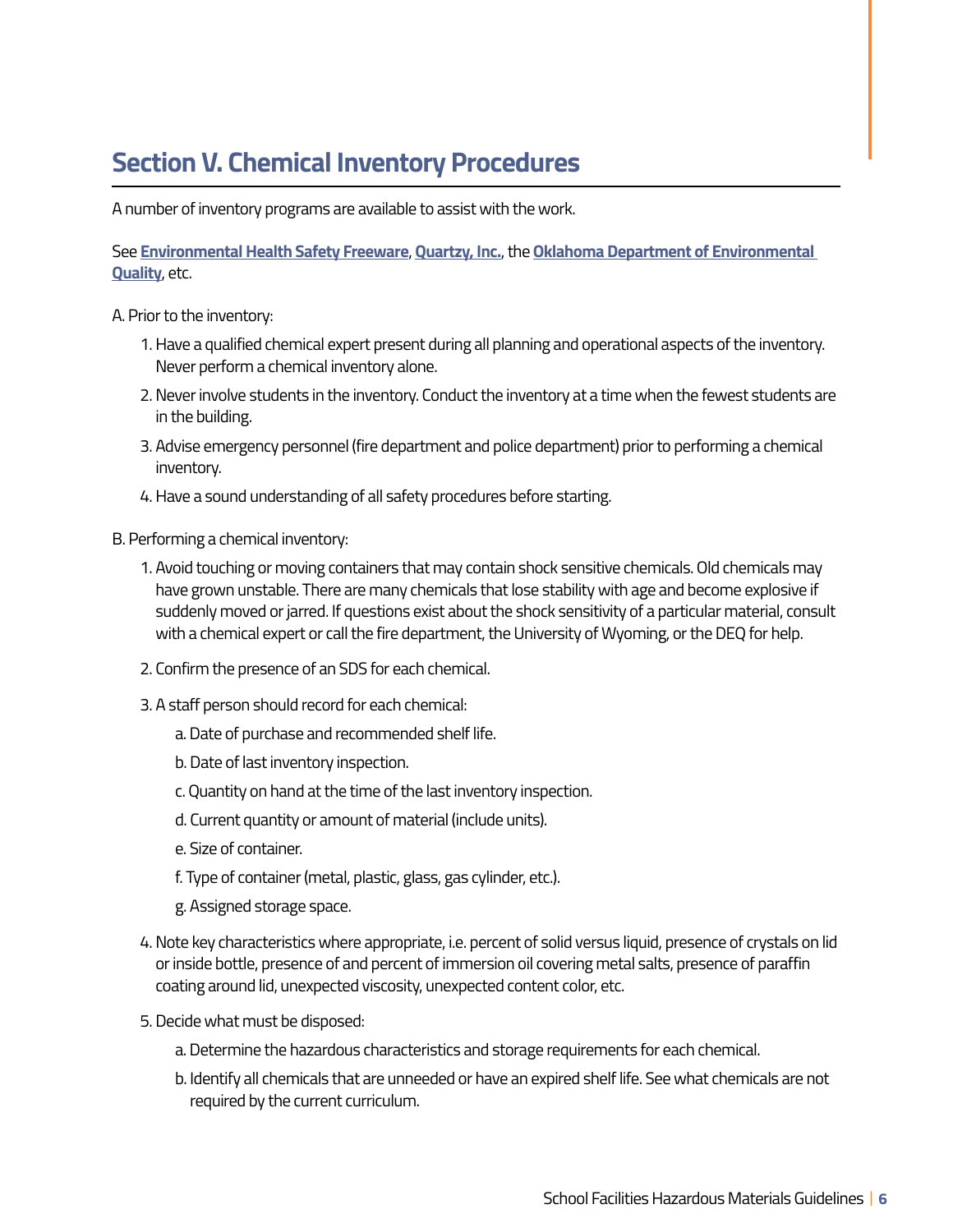- c. Identify all chemicals that are unstable, shock sensitive, explosive, highly toxic, or carcinogenic.
- d. Utilize district or community resources as available to properly remove the chemicals from the school campus. If necessary, contact the DEQ for waste storage and disposal requirements.
- e. If a hazardous chemical is no longer of use to a particular school or district; is stable, noncontaminated and not exceeding any expiration date, efforts should be made to contact other schools which may be able to use the chemical in question. This avoids disposal costs, purchase costs for receiving entity and yields waste minimization/pollution prevention (WM/P2) benefits connected to manufacture and distribution of the chemical.
- 6. If hazardous chemicals become missing:
	- a. Double check your results.
	- b. If possible, check with previous records to establish the timeframe the chemicals left the storage area.
	- c. Ensure all applicable keys are accounted for.
	- d. Contact your school principal and district superintendent.
	- e. Contact your local police.

#### **Section VI. Hazardous Material Disposal Options**

- A. The district may remove hazardous material through a licensed service provider.
- B. Some communities provide one-day collection events where "hard to dispose of" materials can be taken on an infrequent basis. Contact your local city government for information. This will not necessarily be available in all communities.
- C. At this time, there are four permanent commercial hazardous waste collection facilities in the state. They are:
	- 1. **[Campbell County](https://www.ccgov.net/294/Landfill)** | 307-682-1153
	- 2. **[City of Casper](https://www.casperwy.gov/government/departments/public_services/solid_waste_division)** | 307-235-8246
	- 3. **[City of Cheyenne](https://www.cheyennecity.org/Your-Government/Departments/Public-Works/Sanitation-Division-Transfer-Station)** | 307-637-6440 ext. 0
	- 4. **[Teton County](http://www.tetonwyo.org/298/Integrated-Solid-Waste-Recycling)** | 307-733-7678

Rules regarding what hazardous materials are received vary from site to site and are subject to change without notice. Some may have restrictions on accepting hazardous material from only adjacent counties.

- D. Federal grants are sometimes available which are aimed at funding the cleanup of toxic waste.
- E. The Regulated Materials Management Center (307-766-3698 or 307-766-3697) at the University of Wyoming can give advice and list vendors.
- F. Contact the manufacturer or the Disposal Consideration Section listed on the SDS for information regarding disposal.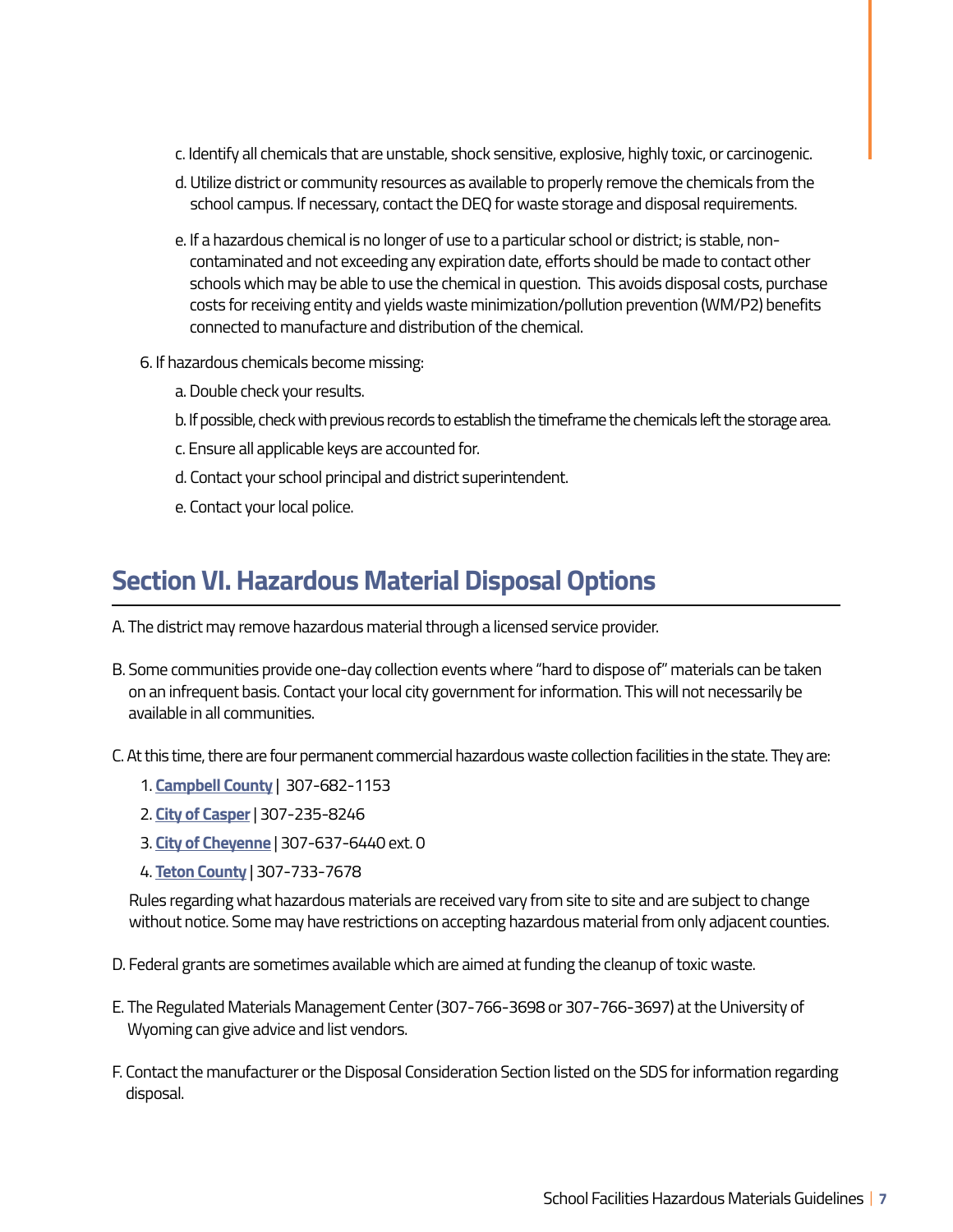#### **Section VII. Accident Prevention**

A. All districts are expected to take necessary steps to prevent accidents. This may include, but not be limited to:

- 1. Ensuring that applicable teachers, instructors, and aids are trained in lab safety procedures.
- 2. Ensuring that students are trained in lab safety and that lab participants know that they are responsible for their own actions and for following all applicable safety procedures.
- 3. Using as little flammable or ignitable liquid as possible in a lab-and only when absolutely necessary.

*Note: If a flammable or ignitable liquid must be used, make absolutely certain that there is qualified supervision present and that there is an adequate airflow to exhaust combustible fumes to ensure they do not collect in the experiment area. Verify that applicable hoods, fans, or other air moving means are available and in good working order.* 

- B. Alternative materials can sometimes be substituted in the place of hazardous chemicals while teaching the same principle.
- C. Videos are sometimes available via the web or from external providers. They can also be produced in-house depicting a given experiment.
- D. In certain situations involving highly flammable fluids or extraordinarily corrosive chemicals, a detailed walk-through may be conducted in place of direct student involvement.
- E. Micro-scale techniques can often be utilized.
- F. A "restricted use" policy can be imposed regarding select chemicals.
- G. The chemicals proven most dangerous can be removed from the school entirely.
- H. It is critical that the staff involved with the use of chemicals keep informed of how some chemicals become very dangerous when stored for long periods of time. One example of a resource that highlights accidents that can be avoided is the article **[Management of time sensitive chemicals \(I\): Misconceptions leading to](https://www.marshall.edu/safety/files/2013/03/Management-of-Time-Sensitive-Chemicals.doc)  [incidents](https://www.marshall.edu/safety/files/2013/03/Management-of-Time-Sensitive-Chemicals.doc)**.

Following shelf life or expiration date expectations will drastically lower this danger.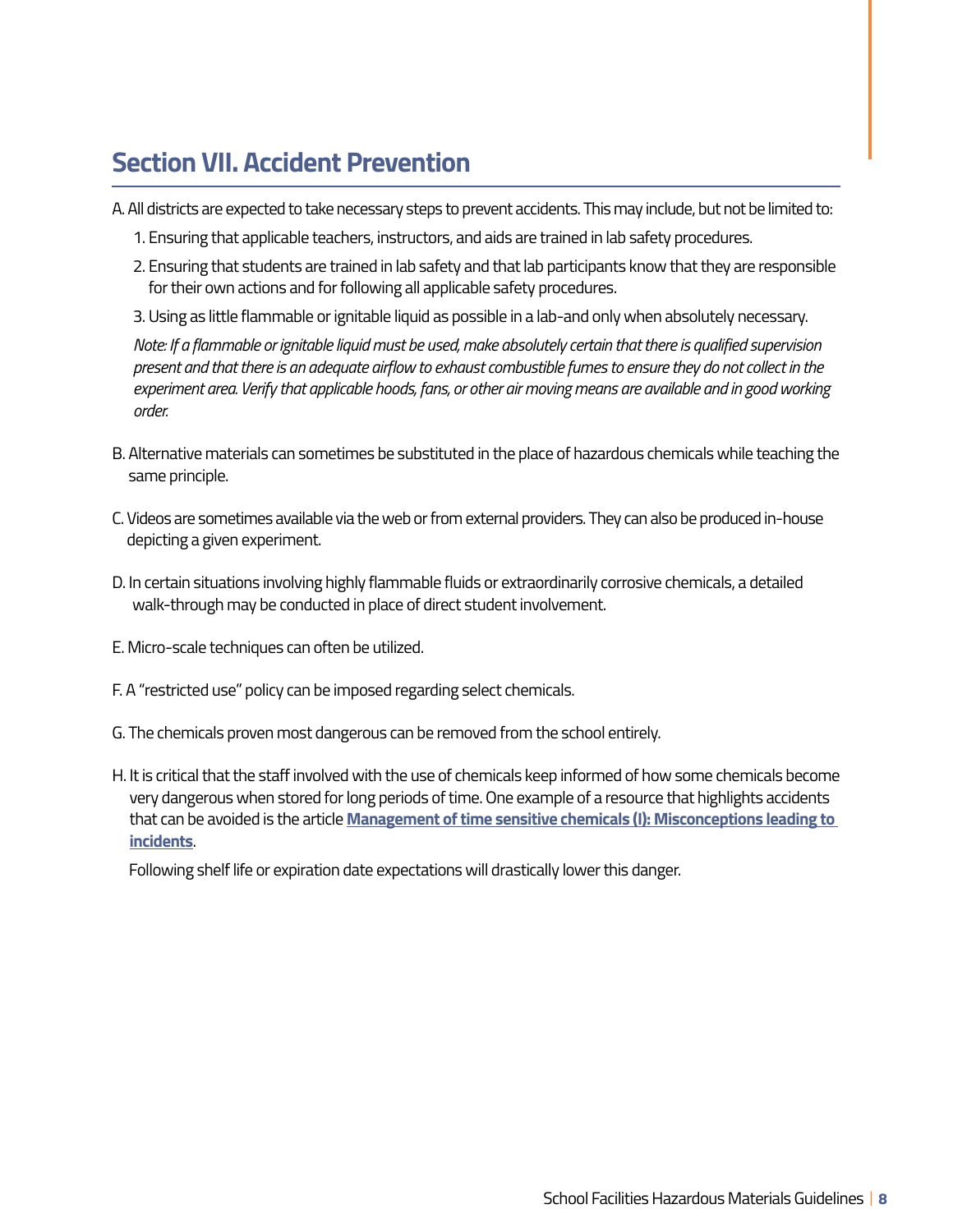#### **Section VIII. Non-Hazardous Disposal**

- A. For questions regarding materials that may be safely disposed through standard means, contact your nearest waste-water treatment plant or the **[DEQ's Solid and Hazardous Waste Division](http://deq.wyoming.gov/shwd/solid-waste/)** at 307-777-7752 or 307-777-7937, Press 6.
- B. Liquid chemicals in any form are prohibited from being disposed into state landfills.

#### **On-Line References**

There are several web sites that promote or connect to specifics related to hazardous materials and lab safety:

**[Labsafety.org](https://www.labsafety.org/)  [Flinn Scientific](https://www.flinnsci.com/)  [The University of Wyoming](http://www.uwyo.edu/safety/)  [U.S. Chemical Storage](https://www.uschemicalstorage.com/faqs/#faq303)  [Wikibooks Chemical Information Sources](https://en.wikibooks.org/wiki/Chemical_Information_Sources/Chemical_Safety_Searches)  [Chemical Safety](https://chemicalsafety.com/)  [The Environmental Protection Agency](https://www.epa.gov/pesticides)  [City of Casper](https://www.casperwy.gov/)  [City of Cheyenne](https://www.cheyennecity.org/Home)  [City of Teton](http://www.tetonwyo.org/298/Integrated-Solid-Waste-Recycling)  [EPA Resource Guide for School Administrators](https://www.epa.gov/schools/chemical-management-resource-guide-school-administrators)**